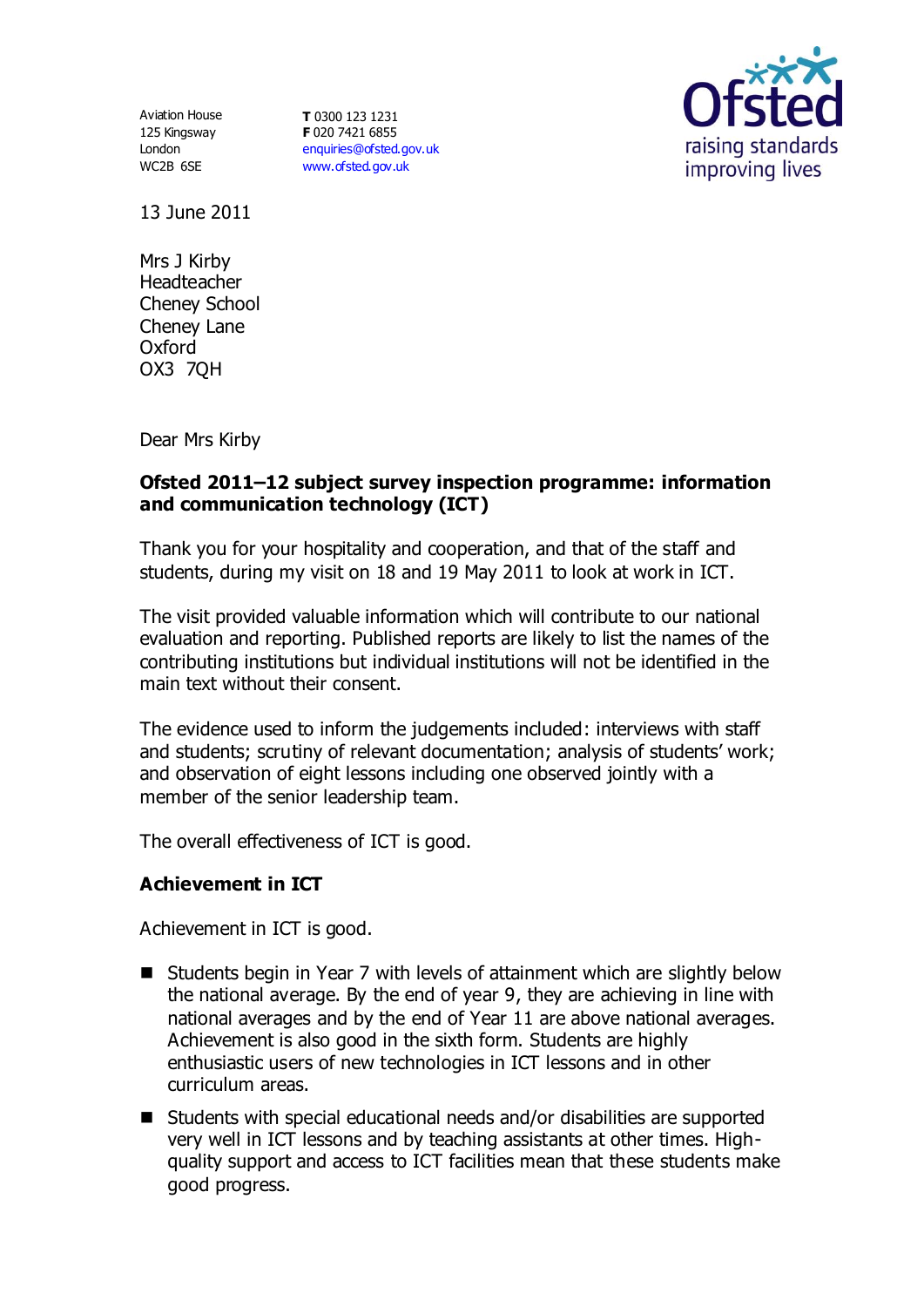- Students behave well in ICT lessons. They listen to each other and work well either in groups or independently. In all lessons seen, when using new technologies they respected each other, the staff and the equipment.
- Students are supported to learn how to become safe and responsible users of new technologies through tutor time and assemblies. The school nurse has led sessions on e-safety with groups of vulnerable students.

## **Quality of teaching in ICT**

The quality of teaching in ICT is good.

- All teachers of ICT and those who use ICT in their teaching have good subject knowledge and are confident users of ICT. Teachers plan lessons which engage and motivate students.
- The relationships between staff and students are excellent. Staff have good behaviour management skills and lessons provide an excellent environment for students to learn.
- Students are confident and positive about using new technologies. They are encouraged by teachers to develop independent learning skills through paired and group working. The 'Cheney Takeaway' online support materials, developed in an increasing number of curriculum areas, are highly effective and are used by large numbers of students at revision time.
- The use of ICT to support learning across the school is good and improving. Students have very good access to ICT and it is used appropriately in many lessons to develop their learning.
- $\blacksquare$  The assessment of work in ICT lessons is good at Key Stages 3 and 4; students are aware of their progress and know what they need to do to improve their work. However, in other curriculum areas progress in ICT is not monitored.

#### **Quality of the curriculum in ICT**

The quality of the curriculum in ICT is good.

- All students at Key Stage 3 receive their entitlement to the statutory National Curriculum during ICT lessons. This curriculum is reviewed regularly and has been recently updated to make it more interesting and enjoyable to the students.
- The curriculum provided at Key Stage 4 for students who opt to study ICT is appropriate and the school is flexible in choosing contexts which will be relevant and interest students. There are significant opportunities in other curriculum areas for those who do not opt to study ICT to develop their skills.
- Sixth-form students choose from a good range of courses which meet their needs and interests well.
- $\blacksquare$  The school has a very proactive approach to curriculum design and this contributes to students' good progress in ICT.